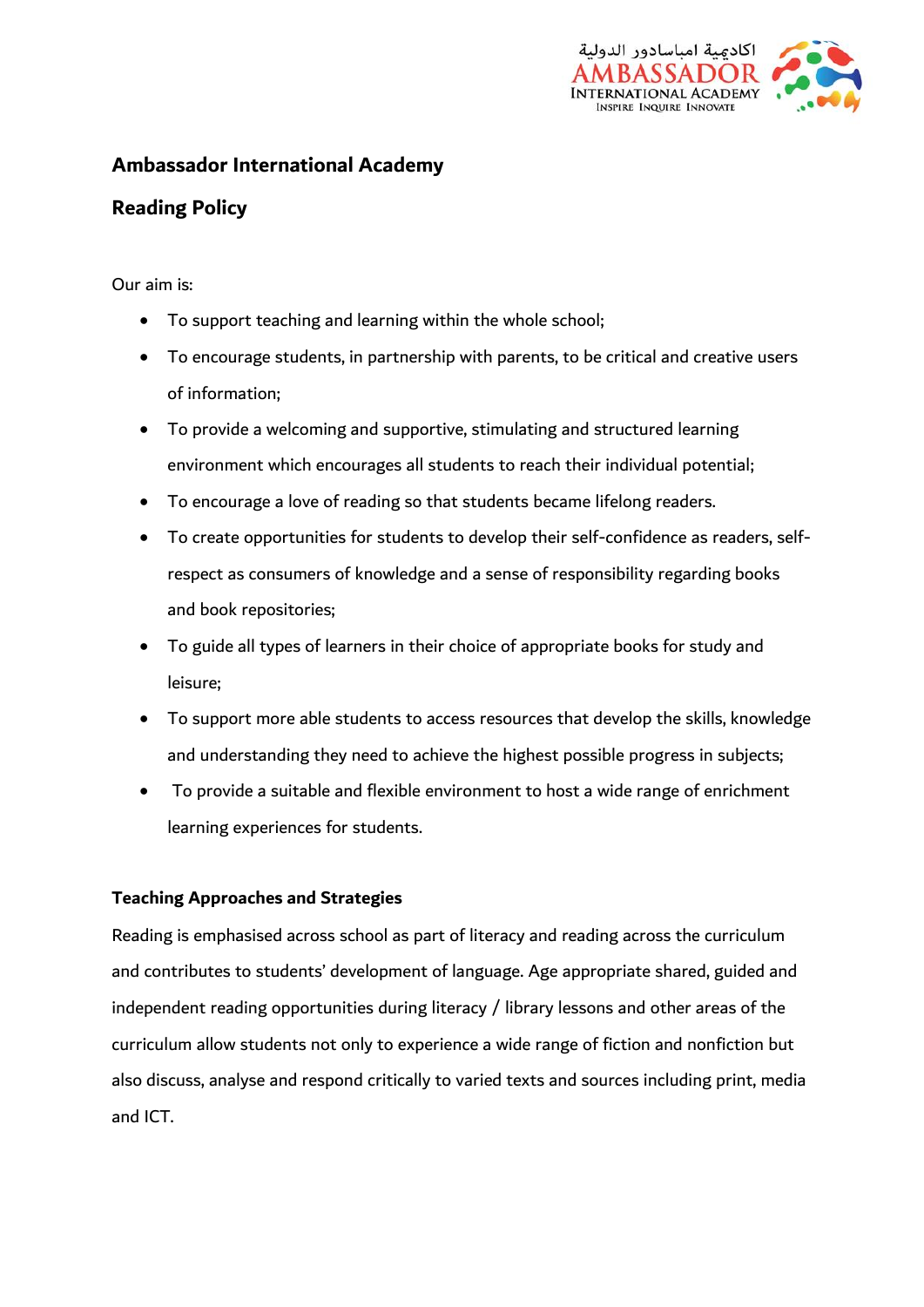#### **Reading at Lower Primary Level**

In Grade 1,2 and 3 the teaching of reading is based on the Oxford Reading Tree Programme, a programme that has been successful in teaching and encouraging children to read. Continual formative assessment will help target gaps, if any, in areas including phonic knowledge. This will be addressed in class through intervention programmes and supporting individuals or groups. Underpinned by Oxford Assessment & Levelling one can assess every child and ensure they progress to become confident readers.

Students are divided into three groups based on their reading skills and level: 'Beginners', 'Emergent' and 'Independent readers'. The division will be based on the diagnostic assessment the teachers conduct in the beginning of the academic year.

#### **Reading Activities**

Throughout the week every child will experience a range of the following activities:

- Guided reading session with the class teacher/Teacher Assistant;
- Word reading skills & strategies;
- A focused phonic / spelling session/ grammar session;
- An independent reading activity;
- Reading comprehension activity linked to their reading and other curriculum areas.

The following are some of the other ways the school promotes reading among younger students:

- Story time;
- ORT Reading Programme [ Grades 1, 2 and 3];
- Parent Reading Circle;
- DEAR (Drop Everything And Read);
- Shared and guided reading;
- Library time;
- The teaching of phonics;
- Questioning about character/ story/ events/ structure/ plot;
- Awareness of punctuation;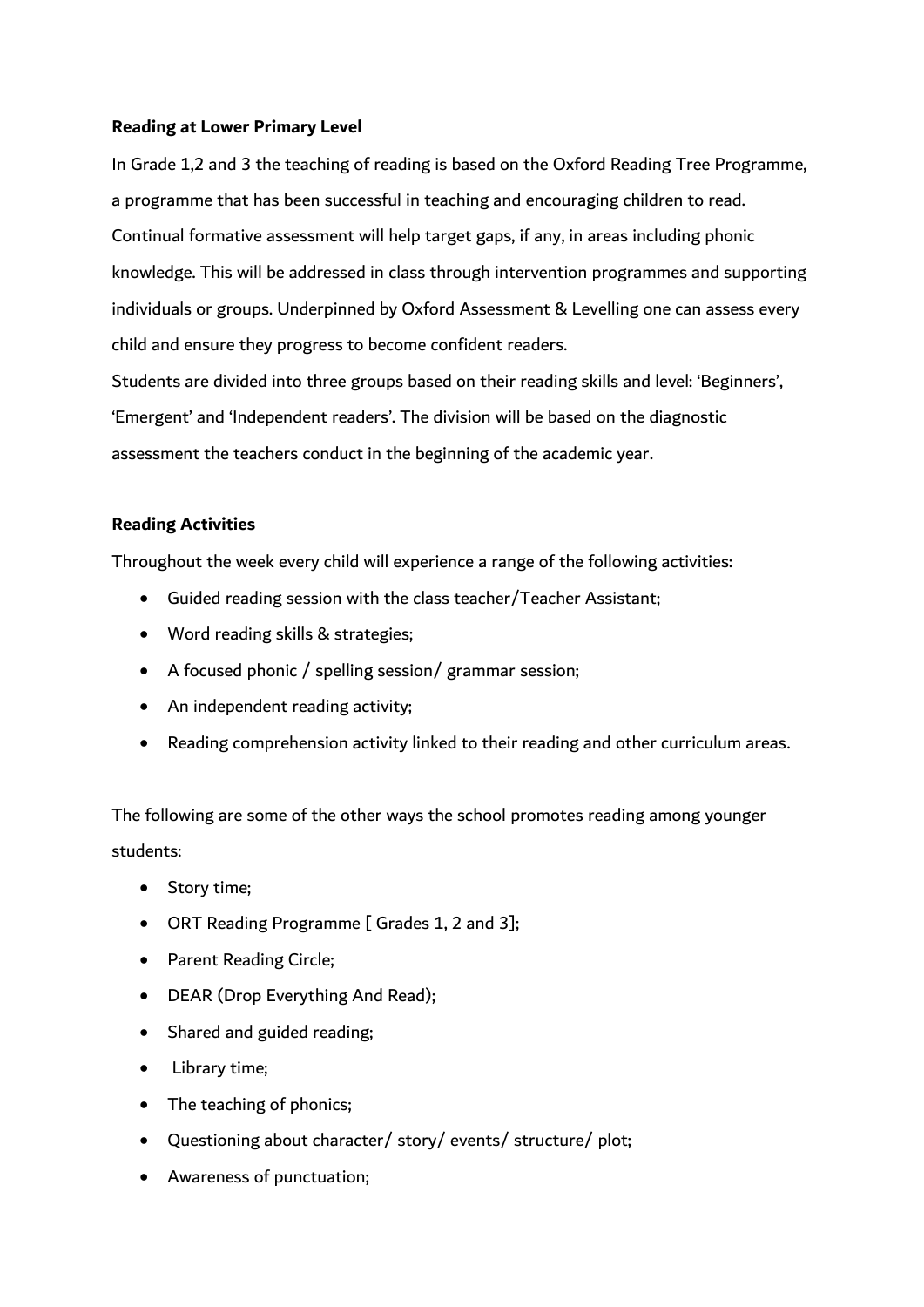- Making predictions;
- Developing decoding skills;
- Awareness of the reading and spelling of common exception words/ tricky words;
- Deduce meaning from context, syntax and previous experience;
- Read to the Principal and other members of the SLT;
- Reading Logs.

Having found a base at a younger age, the following strategies have proved beneficial to enhance the reading skills of grades 4 to 12 students:

- Previewing: reviewing titles, section headings, and photo captions to get a sense of the structure and content of a reading selection
- Predicting: using knowledge of the subject matter to make predictions about content and vocabulary and check comprehension; using knowledge of the text type and purpose to make predictions about discourse structure; using knowledge about the author to make predictions about writing style, vocabulary, and content
- Skimming and scanning: using a quick survey of the text to get the main idea, identify text structure, confirm or question predictions;
- Guessing from context: using prior knowledge of the subject and the ideas in the text as clues to the meanings of unknown words, instead of stopping to look them up
- Paraphrasing: stopping at the end of a section to check comprehension by restating the information and ideas in the text;
- Making inferences at varied difficulty level;
- Analysing texts / articles / films;
- Making connections text to text, text to self and text to world;

Students of Determination work towards the same objectives with support. Those working well below the level of their peers work on a related objective from an earlier year group. Able gifted and talented students work to deepen or broaden their understanding of the objective which may sometimes be from a later year.